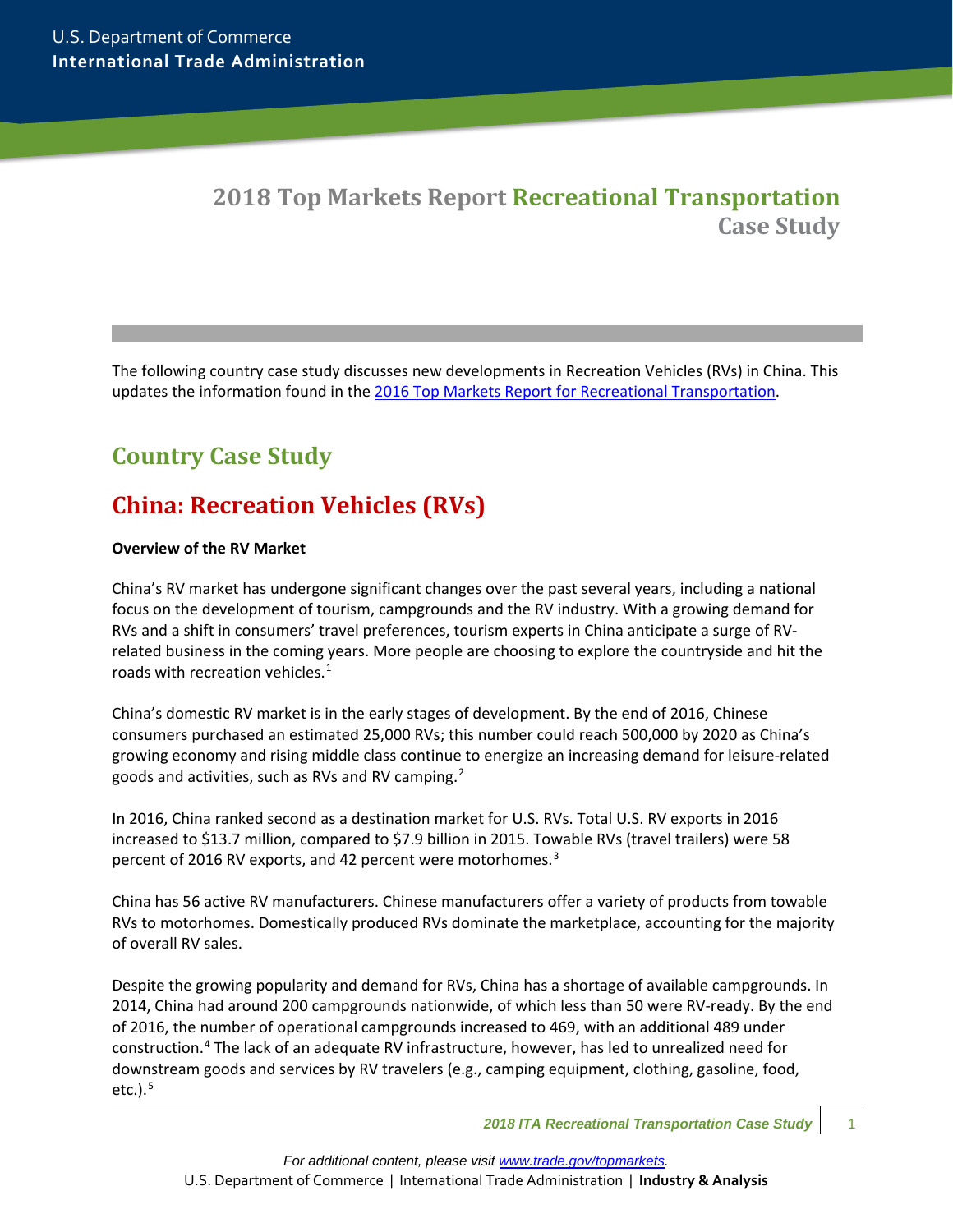Growth of the RV industry has also been hampered by the lack of standards and a regulatory framework governing the manufacture and use of RVs. Although some government agencies have adopted their own rules and regulations for RVs, these are not uniform across agencies. Also, existing standards and regulations commonly are based on motor vehicle-related standards without regard to the unique characteristics of RVs.

China has made a push in recent years to develop domestic tourism, including campgrounds and the RV industry. At the national level, China's State Council has repeatedly called for accelerating development of the tourism industry and has specified that China should vigorously support the emerging tourism industry, including RVs.

Campground development has received great support from the government in China. In August 2014, the State Council called for the development of campgrounds and campground standards and an updating of existing requirements on travel trailers. In October 2014, it called for "building auto campsites and RV campgrounds," and it included RVs and camping among one of the six growth areas the government is focusing on in an effort "to promote consumer spending on tourism and leisure activities."[6](#page-7-5) In August 2015, the State Council set a goal of establishing 1,000 RV campgrounds by 2020 nationwide as part of China's 13th Five Year Plan (2016-2020). In a March 2016 government report presented at the annual session of the National People's Congress, Premier Li Keqiang reiterated the government's support for developing campgrounds in the country.

In November 2016, China's National Tourism Administration (CNTA) and 10 other national ministries and departments that have oversight of RV and camping-related issues made a joint announcement endorsing the promotion of "self-driving" tourism and RV tourism. The announcement included a number of guidelines, from RV manufacturing to land use for campground development and infrastructure for RVs, such as roadside services, campground networks, self-driving clubs and related outdoor activities, and RV rental services. The guidelines also called for the development of 2,000 campgrounds by 2020 (which is an increase over the State Council's goal in August 2015 of establishing 1,000 campgrounds by 2020). Among the areas identified for construction of additional campgrounds were the Silk Road and Yangtze River Economic Belt.<sup>[7](#page-7-6)</sup> In addition, the guidelines indicated some specifics on promoting the use of RVs, including a call to review and improve driver's license requirements, vehicle registrations, and an allowance for motor vehicles to tow travel trailers weighing 2.5 tons or less.<sup>[8](#page-7-7)</sup> The State Council noted in a statement accompanying the announcement that RV tourism has developed at a "staggering speed" over the past two years with an annual growth of 85 percent.<sup>[9](#page-7-8)</sup>

In addition to public funding for campground development, the government has begun promoting private-public partnerships as well as encouraging private investment to speed up the development of campgrounds. Also, the Chinese automotive industry has listed RVs as a key emerging sector to boost healthy, rapid and stable economic development. Groups and organizations representing the growing interests of the RV industry, campgrounds and campground development also continue to emerge.<sup>[10](#page-7-9)</sup>

At the local level, large cities, such as Beijing and Shanghai, have been actively involved in efforts to develop tourism, campgrounds and the RV industry. In October 2014, the first campground for RVs in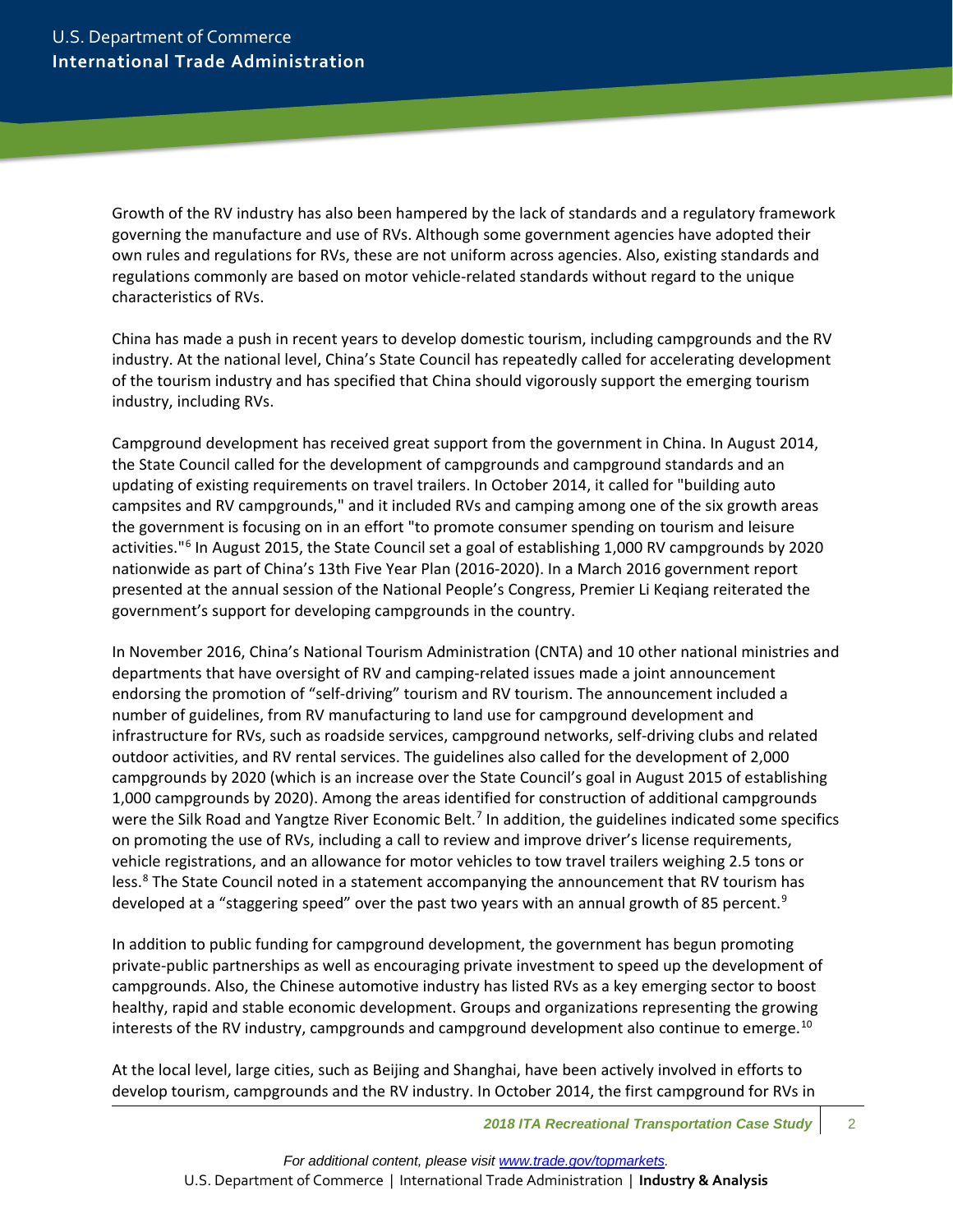Shanghai opened on Chongming Island. It features recreation areas that offer a range of activities for RV owners and visitors wanting to rent RVs onsite.<sup>[11](#page-7-10)</sup>

Newly developed campgrounds continue to emerge monthly across China. Among these include sites in the Anhui, Chengdu, Guangdong, Guizhou, Heilongjiang, Hebei (including Zhangjiakou City where many of the events for the 2022 Winter Olympics will be held), Henan, Liaoning, Ningxia, Shaanxi, Sichuan, Yunnan, and Zhejiang provinces. National and local tourism officials have plans to develop other campgrounds in some other locations, as well. $^{12}$  $^{12}$  $^{12}$ 

#### **Challenges and Barriers to Exports**

The biggest challenge U.S. exports face in China is the country's duty and tax rates for imported RVs. Since these rates are high, they essentially price most potential Chinese RV buyers out the market. U.S. made RVs would be very competitive — compared with RVs made in China — if they faced lower duties and taxes.

Currently, imported motorhomes are subject to a duty rate of 25 percent, a value-added tax of 17 percent and consumption taxes of up to 50 percent. The consumption taxes on motorhomes comprise a tax of up to 40 percent (based on engine size), and an additional 10 percent tax imposed in December 2016 on passenger vehicles and small and medium-sized commercial vehicles retailed at RMB 1.3 million (approximately \$195,000). Though the new tax affects almost exclusively imported automobiles, it also impacts motorhomes.<sup>[13](#page-7-12)</sup> As a result of the high duties and taxes, imported motorhomes in China can cost up to three times more than the same units sold in the United States when insurance and freight are included. China does not have a separate tariff classification and duty rate for motorhomes, so they are treated the same as imported automobiles.

Imported travel trailers can cost up to two times more in China than they do in the United States, as they are subject to an import duty of 10 percent and value-added tax of 17 percent in addition to insurance and freight. In comparison, imported travel trailers enter the United States duty-free, and motorhome imports are subject to a 2.5 percent duty rate.

Another challenge for U.S. exporters is that China has few dedicated standards and regulations for the manufacture and use of RVs. China's standards system has multiple levels — national, industry, provincial and city — and each level has mandatory and recommended standards. The few RV-related standards that exist either reference automobile standards or incorporate outdated International Organization for Standardization standards. China is currently in the process of reviewing or writing RVrelated standards to catch up with the market. According to Chinese standards developing organizations, they plan to have most of the necessary RV standards in place within the next several years.

The regulatory challenges include registration and licensing requirements for RVs. China does not have a separate category for motorhomes. Passenger vehicles are categorized by the number of seats and vehicle exterior length. For most Class A and Class C motorhomes in China, a Class A or Class B driver's

**2018 ITA Recreational Transportation Case Study** 3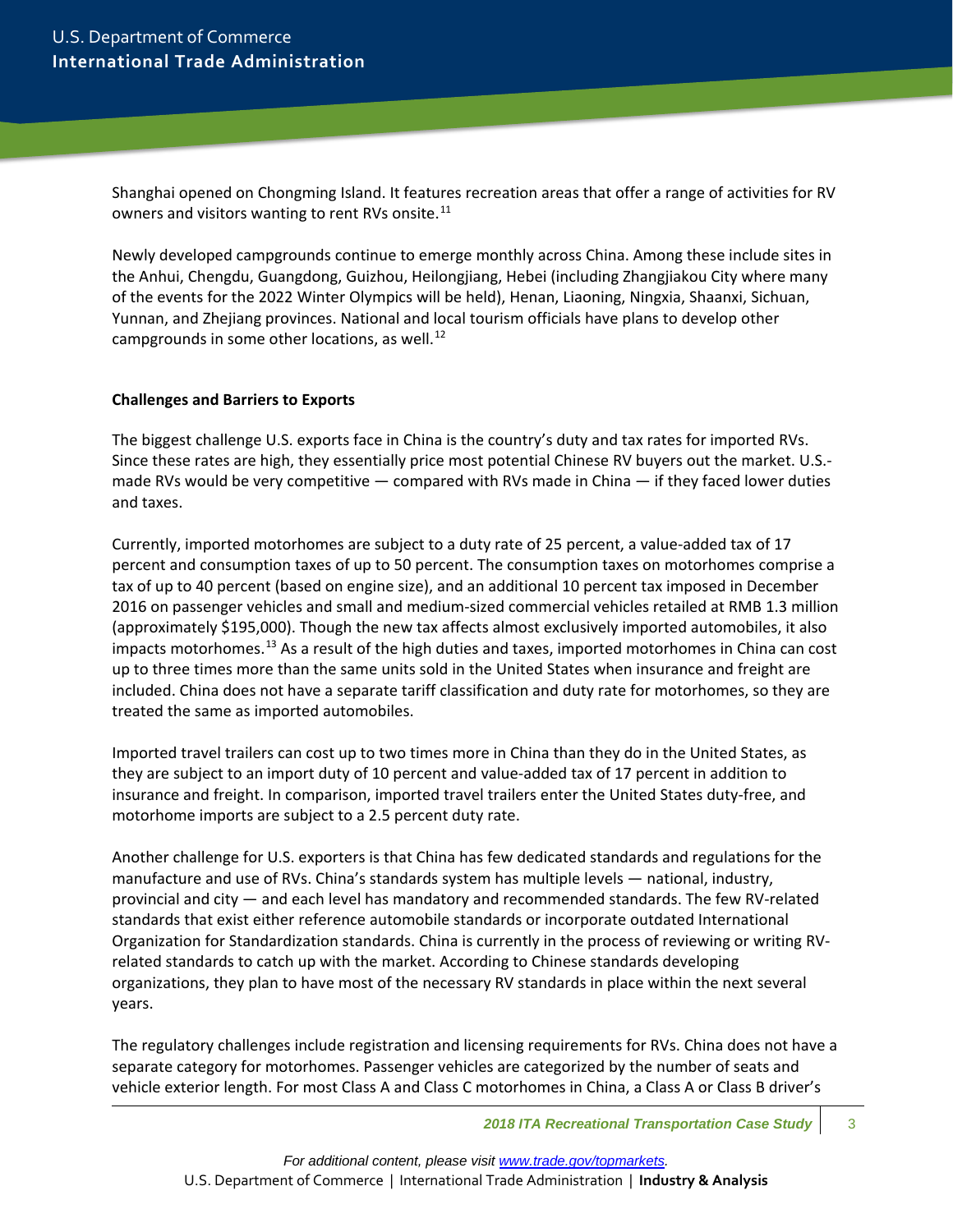license is required while the majority of drivers have a Class C driver's license. Driver's license requirements for towing travel trailers are inconsistent.

In addition, vehicle registration can be a challenge in China. Large cities, like Beijing and Shanghai, limit registrations via a lottery system. While many smaller cities do not limit registrations, this can still be difficult because registration officials in those cities are often unfamiliar with RVs. Highway toll fees in China also impact RV owners. For motorhomes, fees vary according to the types of seats and number of seats in the vehicle. For travel trailers, even though China's road safety law has allowed the towing of trailers weighing up to 750 kilograms, toll station personnel often have not been familiar with the law and have thus not allowed travel trailers to enter highways. At present, travel trailers are primarily being used in China for destination camping in campgrounds. They are delivered to a campground and rented out for use by campground visitors, remaining there permanently.

Testing and certification requirements for the China Compulsory Certification (CCC) mark also have been a challenge for U.S. manufacturers. The certification process is very expensive, and it was developed for cars and trucks without taking into account the unique nature of RVs. Domestic manufacturers face less costly CCC procedures, which puts U.S. producers at a competitive disadvantage.

U.S. producers also face growing competition from other major global RV manufacturers. Some leading RV producers, mostly from Europe, have been actively seeking opportunities in China, including involvement in the country's development of campground and RV standards. Adoption of international standards for RVs and campgrounds in China would pose additional challenges, as these generally are not compatible with U.S.-made RVs.

The rise of Chinese RV manufacturers poses another challenge. Although most Chinese manufacturers entered the RV market within the last five to 10 years, they are advancing quickly and, due to their low cost and understanding of the market, have begun competing for market share among China's early adopters. Competitive pricing, much shorter lead-time compared to U.S. imports, and nationwide after sales services are the major factors that drive domestic industry growth.

In 2009, Yutong Bus, a traditional bus manufacturer located in Zhengzhou in the Henan Province, established a branch company for manufacturing RVs and specialty vehicles. After eight years of development, Yutong now claims a large share of the Chinese market. In 2016, Shanghai Automotive Industry Corporation (SAIC), China's largest domestic automaker, announced plans to construct a RMB 1.7 billion plant in Liyang, Jiangsu Province, which will produce up to 16,000 RVs per year when fully operational. The company also recently announced plans to expand its RV rental service in 18 cities and become the top RV brand in China.<sup>[14](#page-7-13)</sup>

### **Opportunities for U.S. Companies**

ITA believes there is great potential for U.S. companies to export RVs to China. China should be a key target market for U.S. RV exports due to a rapidly growing economy, a burgeoning middle class with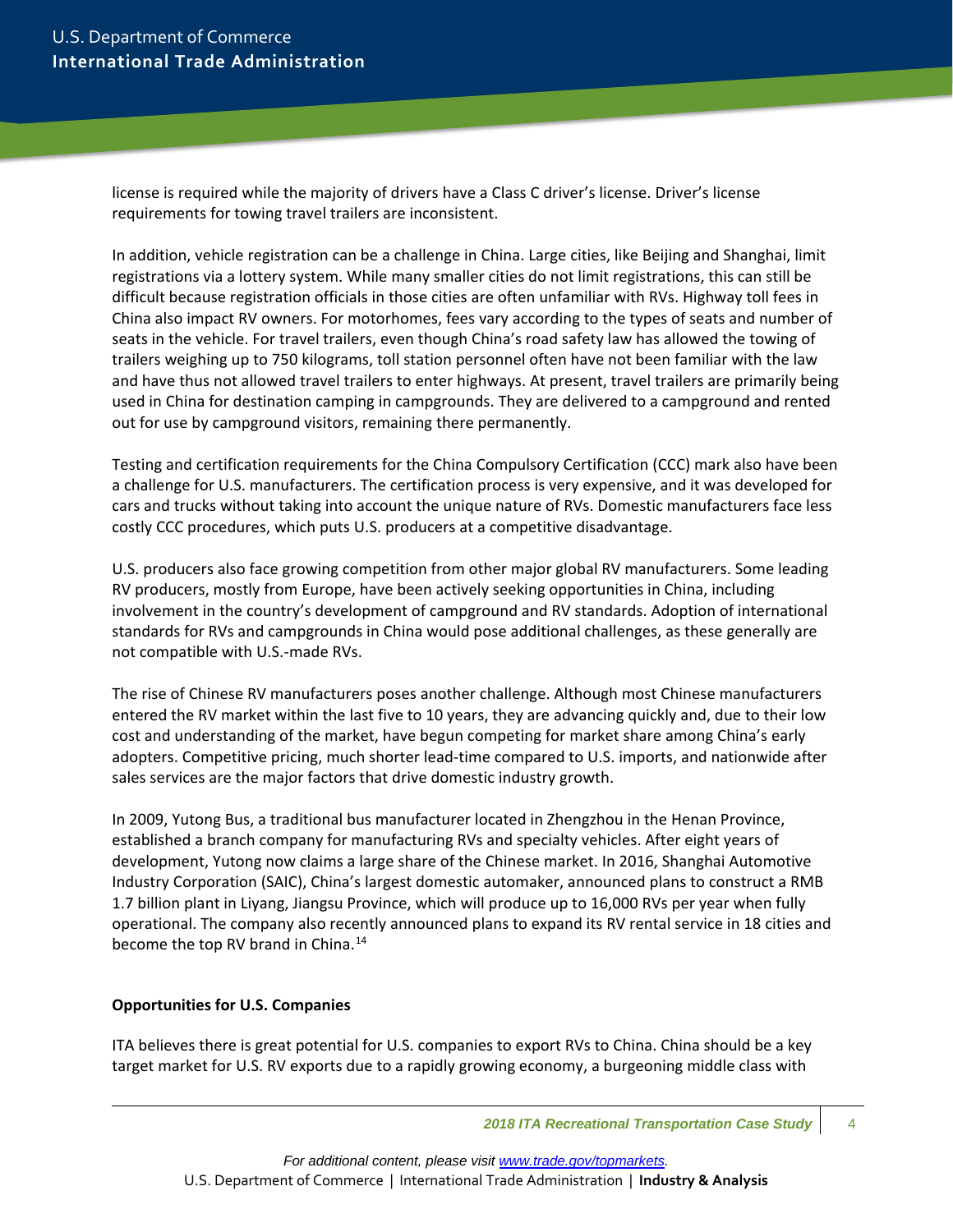discretionary income, rising consumer interest in RVs and RV camping, and a national focus on RV and campground development.

As noted, the biggest obstacle for U.S. exports is China's high duty and tax rates for RVs. A crucial way to help U.S. companies is to work with Chinese officials and Recreation Vehicle Industry Association (RVIA) to have these reduced. Lower duty and tax rates would not only help U.S. exporters, but would also allow Chinese consumers greater access to a variety of high-quality RVs. Increased competition would also improve the quality of domestically produced RVs, further enhancing efforts to develop the RV industry and campgrounds.

Also as noted, because China does not have a separate tariff classification and duty rate for motorhomes, these products are treated the same as imported automobiles. The creation of motorhome-only tariff classification codes would help clarify within the Chinese government that these products are a distinct category of vehicle. This should also help in other areas where the government regulates motorhomes (e.g., driver's license type, standards, road travel).

Another key way to increase opportunities for U.S. exports is for industry and ITA to continue support of the RVIA's programs and initiatives in China under the association's 2015-2018 Market Development Cooperator Program (MDCP) award. Under the award (and the organization's previous 2012-2015 MDCP award), RVIA has worked closely and extensively with manufacturers, industry groups and government agencies (at the national, provincial and city levels) on the development of motorhome, travel trailer and campground standards and on RV-related regulatory issues.

With regard to RV standards, RVIA is working closely with manufacturers and China's standards development organizations. On campground standards, RVIA has been involved in the development of China's first national campground standard. At the provincial level, it has worked with the Beijing Auto Camping and Tourism Association (BACTA) in developing campground standards for Beijing.<sup>[15](#page-7-14)</sup> RVIA also continues working with standards working groups on the development of campground standards for Shanghai, and a number of other provinces as well. In 2015, the China Automotive Technology and Research Center (CATARC) invited RVIA to become a member of the RV Standards Working Group. RVIA's continued involvement in these standards development efforts should leverage additional opportunities for U.S. companies.

Though campgrounds are being developed at a rapid pace across China, most are in the early stages of development, and while many of these have some hookups for RVs, most have been designed for non-RV visitors. This has created a need at many campgrounds for temporary living quarters, such as RVs, that can be rented out to campground visitors. U.S. companies are well-positioned to provide these since U.S.-made travel trailers and park models are viewed in China as being of high quality and wellsuited as rental units. Also, because many new campground operators lack expertise and training, this should create additional opportunities for U.S. companies.

ITA plans to work with U.S. industry to pursue opportunities to ship knock-down units or enter into joint ventures with Chinese partners. These are among the ways to reduce ocean freight, avoid higher import duties and taxes and help counter some of the growing competition from international manufacturers.

**2018 ITA Recreational Transportation Case Study** 5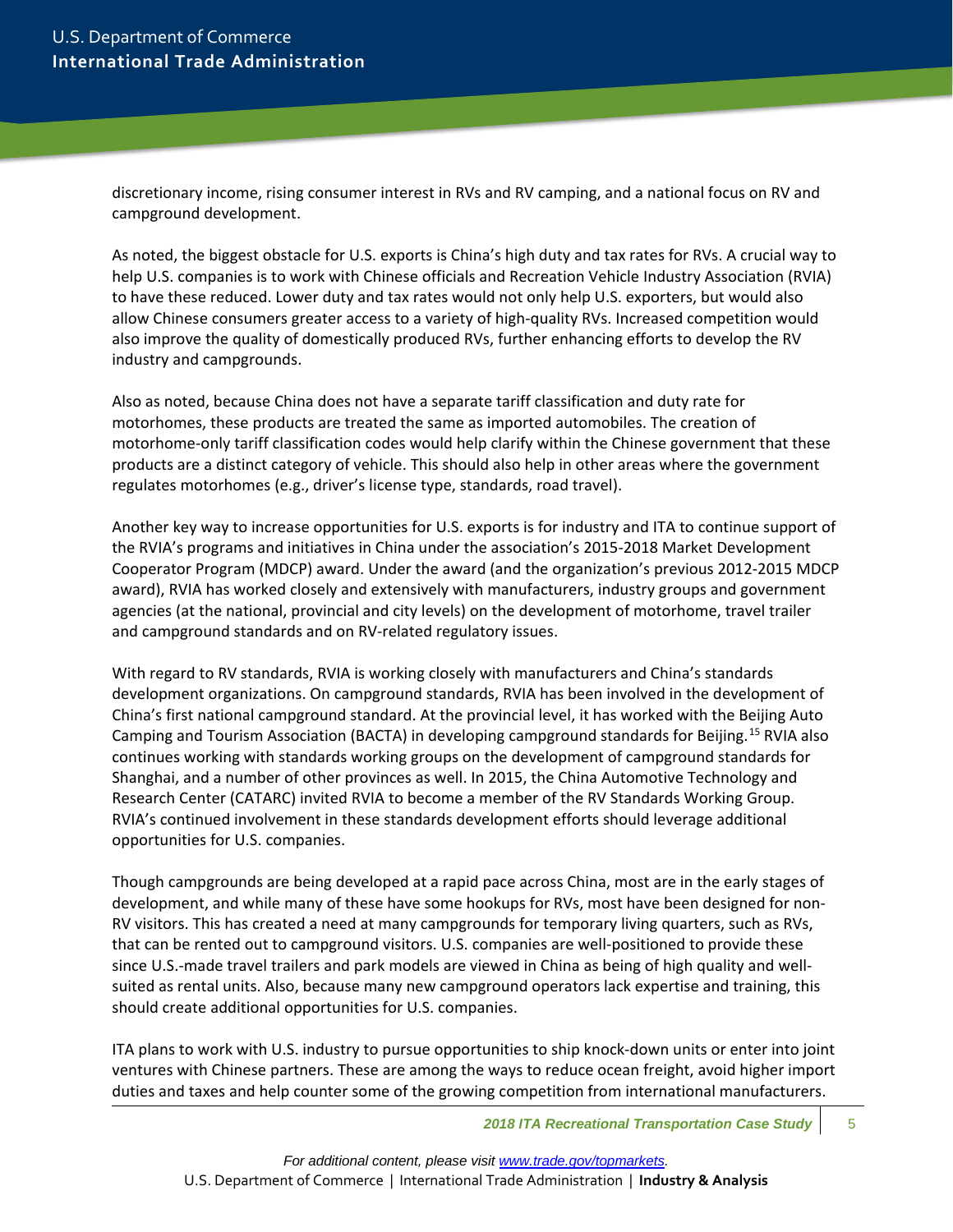As Chinese automakers have begun developing their RV programs, they are seeking partnerships with U.S. manufacturers.

RVIA has also been involved in work to ease requirements for CCC compliance, including collaboration with the China Automotive Technology and Research Center (CATARC) to streamline the certification process for RVs. Less costly and streamlined CCC procedures should create added opportunities for U.S. companies.

Efforts in China to lessen existing regulatory requirements and restrictions on RVs (e.g., registration, licensing, toll fees and towing) are ongoing following announcements by the State Council and other government ministries and commissions to increase national efforts to develop the RV industry and campgrounds. ITA plans to continue working with U.S. industry to provide support for efforts to remove these obstacles, which would increase the opportunities for U.S. companies.

ITA will continue to collaborate with RVIA to promote RVs and educate consumers and government officials in China about the benefits of RVs and the importance of creating a favorable regulatory environment for RVs. As RVs and campground development have gained increased national focus in China, trade promotion activities, such as outdoor lifestyle events, trade shows and other events that enable the showcasing of RVs, will enable public officials and consumers to learn even more about U.S. RV products.

ITA also plans to continue working with industry in support of RVIA's programs and initiatives under the association's MDCP award to promote the use of RVs for emergency response in China, including postdisaster relief and recovery efforts. U.S. industry has provided RVs for disaster assistance purposes to Japan and other countries as well.

Also, RVIA's efforts to promote RVs for use at the 2022 Beijing Winter Olympics offers possible additional opportunities for U.S. companies. During the Olympics, RVs could serve as temporary living quarters for workers while other RV-related products (e.g., bathroom trailers, mobile kitchens, mobile medical clinics, and mobile offices) could provide further support.

The annual FB Festival, an off-road vehicle racing event in Alxa League, Inner Mongolia, may also offer opportunities for U.S. companies. This increasingly popular event attracted over a million visitors in 2016 and generated over RMB 540 million (approximately \$81 million) in tourism-related income.

In addition, RVIA's National RV Trade Show has attracted a number of RV buyers from China in recent years. In November 2017, ITA brought Chinese buyers to the show in Louisville, Kentucky, which was an International Buyer Program (IBP)-Select event; the 2014-2016 shows were also IBP-Select events. ITA hopes to bring RV buyers from China to future RVIA shows as well.

China hosts two major RV trade shows: China Beijing International RV and Camping Exhibition in March and All-In Caravaning (AIC) in June. Beijing International RV and Camping Exhibition is directed by the China Association of Automotive Manufacturers Recreational Vehicle Industry Committee. Exhibitors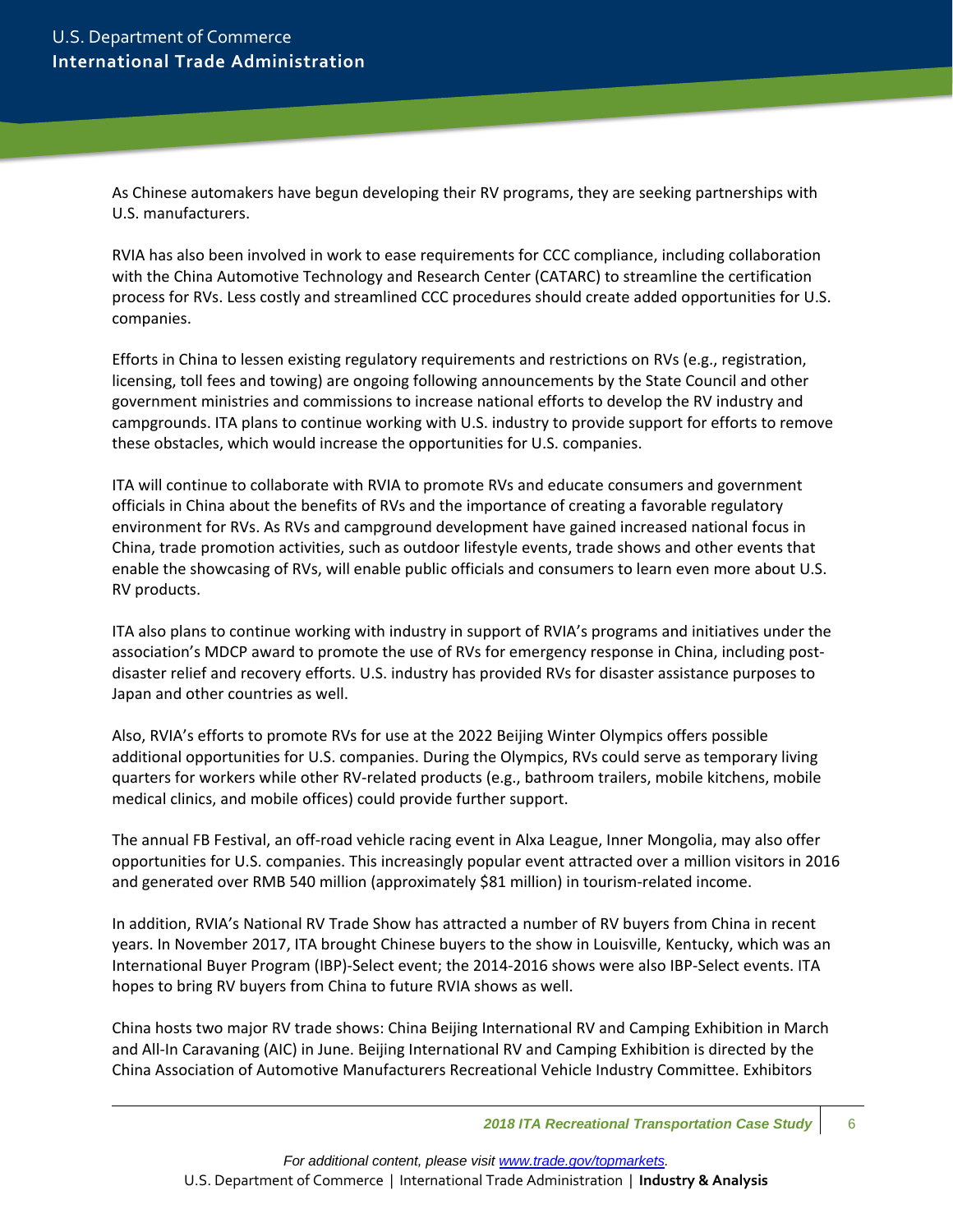include manufacturers and suppliers from a range of motorized and towable RVs, parts and accessories, and outdoor/camping products, as well as representatives from the campground and park industries.

AIC is jointly organized by Messe Dusseldorf (Shanghai) Co., Ltd, China National Travel Service (HK) Group Corporation, China Association of Automotive Manufacturers Recreational Vehicle Industry Committee (CMRV), China Self-Driving Tour and Camping & Caravaning Association (STCCA), and YASN International Exhibition. AIC showcases a variety of products as well, including caravans (also known as travel trailers) and motor caravans (also known as motorhomes), accessories, extension components and campground equipment from manufacturers and suppliers worldwide. European manufacturers and suppliers have a major presence at the show.

ITA plans to work with U.S. industry to determine whether AIC or the Beijing International RV and Camping Exhibition would be suitable as a certified show under ITA's Trade Fair Certification program. If so, this would be another way to increase opportunities for U.S. companies in the China market.